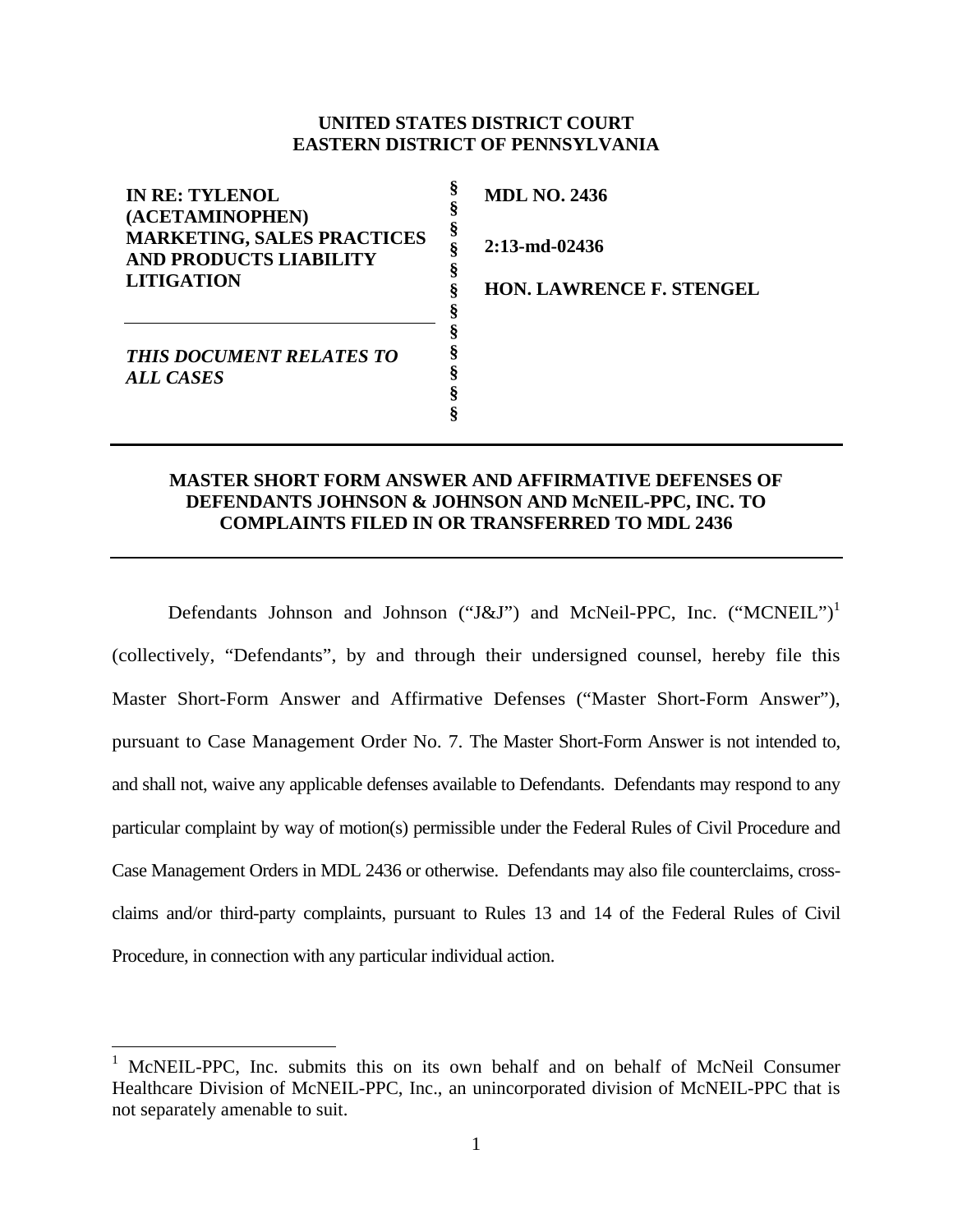To avoid unnecessary motion practice and to streamline the pretrial proceedings in *In Re: Tylenol (Acetaminophen) Marketing, Sales Practices & Products Liability Litigation* ("MDL 2436"), MDL No. 2436, Defendants have agreed not to challenge the proper location of venue for MDL pretrial proceedings only. Defendants further state that they will not contest, via motion practice, service of process in pretrial proceedings so long as service is properly effected as set forth in the Federal Rules of Civil Procedure and as specifically set forth in CMO No. 7.

## **GENERAL DENIALS AND LIMITED ADMISSIONS**

**General Denials.** Defendants deny each and every allegation contained in Plaintiff's Complaints that relate to or are directed to Defendants or any of their purported agents or employees. Defendants deny that Plaintiff has been damaged to any extent or amount, and Defendants deny that any Plaintiff is entitled to any relief in any form whatsoever from Defendants.<sup>2</sup> Defendants deny that there is any theory in law or fact or any legal relationship under which any Plaintiff is entitled to damages in any amount or form from Defendants.

**Limited Admissions.** Defendants admit that Johnson & Johnson is a corporation organized under the laws of the State of New Jersey with its headquarters and principal place of business at One Johnson & Johnson Plaza, New Brunswick, New Jersey. Defendants also admit that McNEIL-PPC, Inc. is a New Jersey corporation with its principal place of business in Skillman, New Jersey. McNEIL admits that it has engaged in developing, designing, licensing, manufacturing, labeling, distributing, selling and marketing Tylenol products for uses consistent with the packaging and labeling. Defendants deny that J&J has developed, designed, licensed, manufactured, labeled, distributed, sold or marketed any product. Defendants further admit that Tylenol products are safe and effective for uses consistent with the packaging and labeling.

<sup>&</sup>lt;sup>2</sup> The Master Short-Form Answer heretofore uses the singular term "Plaintiff" in referring to both single-Plaintiff and multi-Plaintiff actions, and/or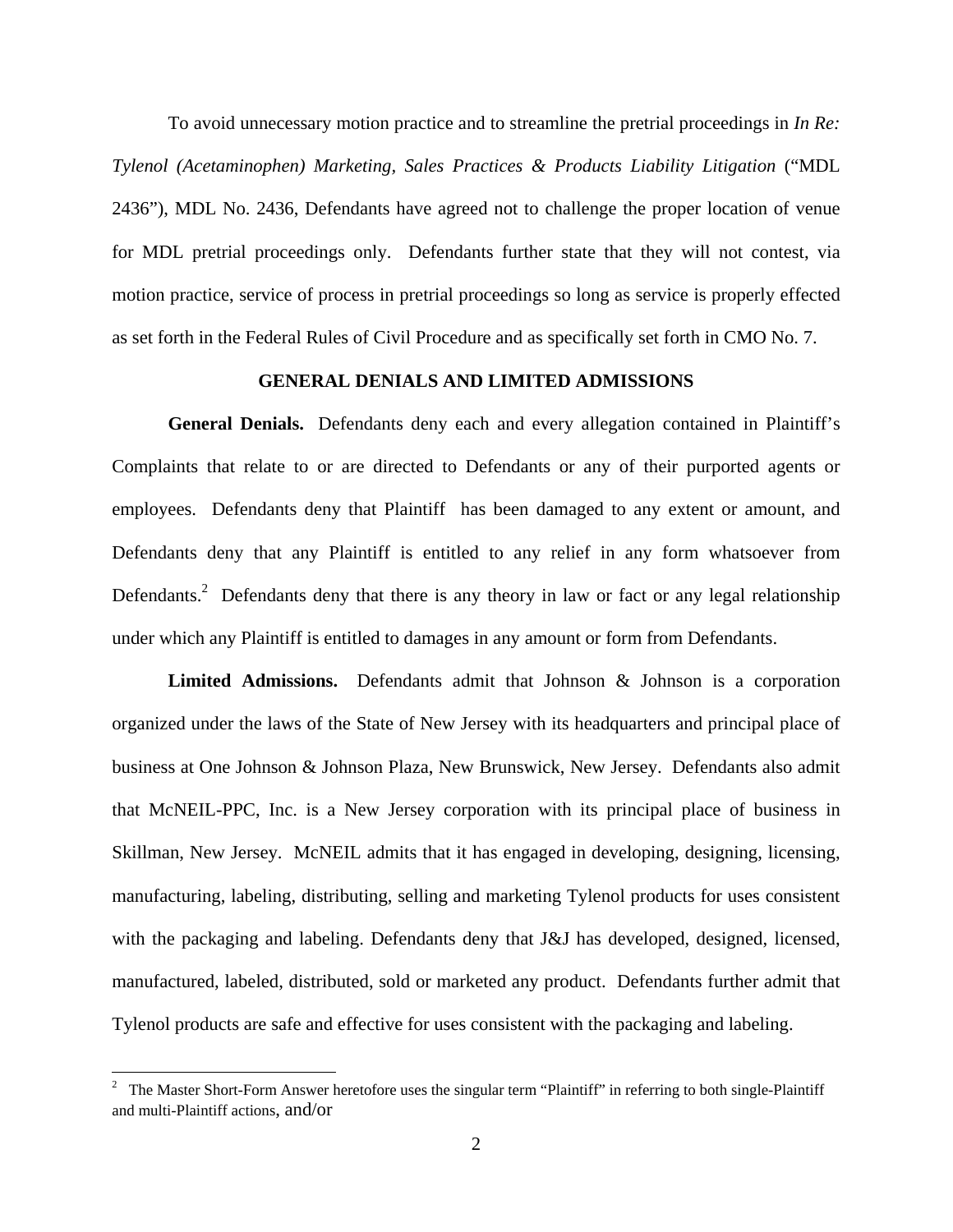### **AFFIRMATIVE DEFENSES**

Discovery and investigation may reveal that any one or more of the following defenses should be available to Defendants in this matter. Defendants, therefore, assert the following defenses in order to preserve the right to assert them. Upon completion of discovery, and if the facts so warrant, Defendants may withdraw any of these defenses as they deem appropriate. Further, Defendants reserve the right to amend their Answer and Defenses to assert additional defenses, cross-claims, counterclaims and other claims and defenses as discovery proceeds or to the extent any case is set as a bellwether trial and/or remanded to a transferor or other appropriate court. Without assuming any burden of pleading or proof that would otherwise rest on Plaintiff, Defendants state as follows:

## **FIRST DEFENSE**

The Complaint fails to state, in whole or in part, a claim upon which relief can be granted.

#### **SECOND DEFENSE**

Plaintiff may have failed to join indispensable parties or real parties in interest necessary for the just adjudication of this matter.

### **THIRD DEFENSE**

If Plaintiff has sustained injuries or losses as alleged in the Complaint, such injuries or losses were only sustained after Plaintiff knowingly, voluntarily, and willfully assumed the risk of any injury as the result of the consumption of, administration of, or exposure to any medicine or pharmaceutical preparation manufactured or distributed by McNEIL or other manufacturer. Pursuant to the doctrines of assumption of the risk and/or informed consent, this conduct bars, in whole or in part, the damages that Plaintiff seeks to recover herein.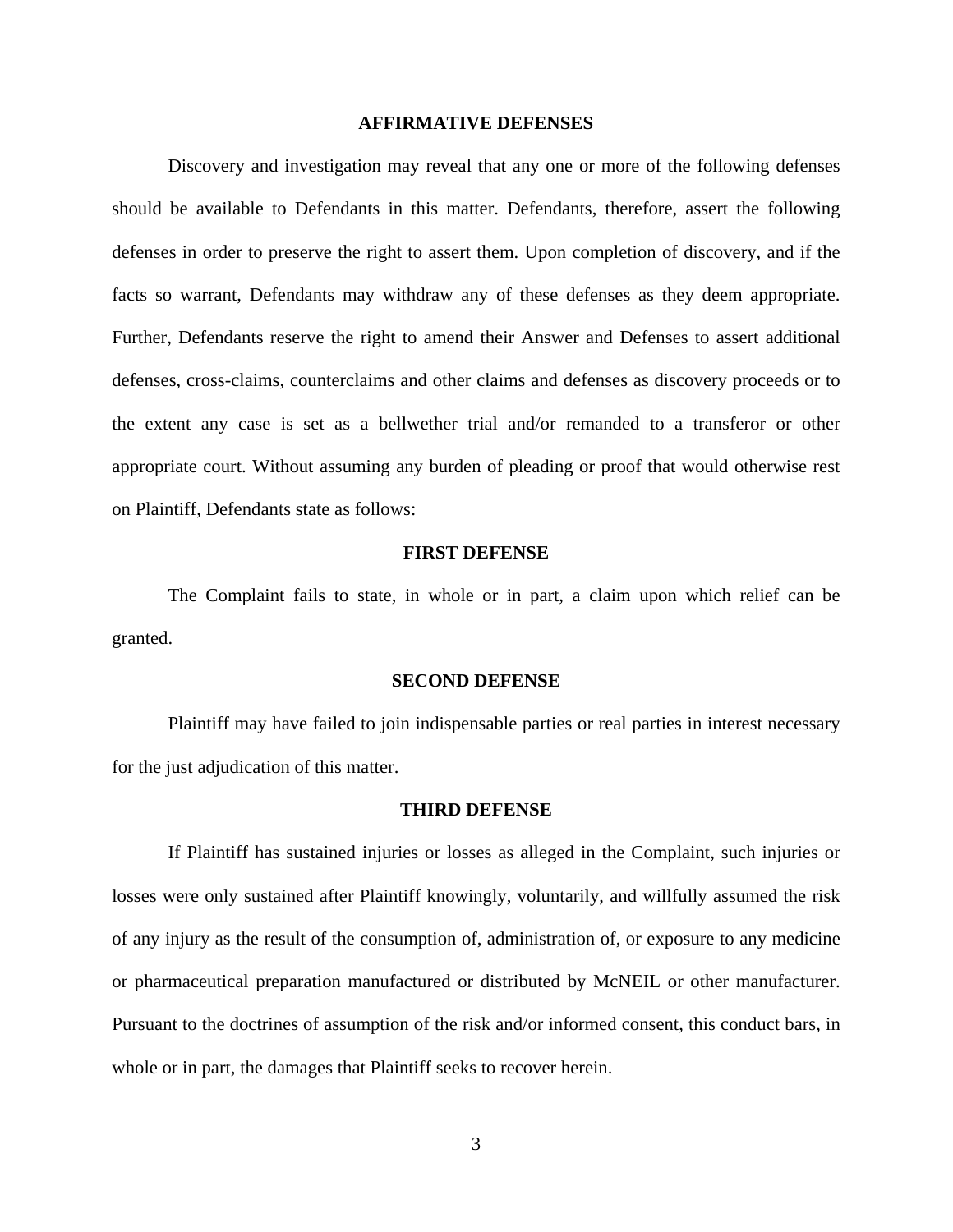### **FOURTH DEFENSE**

The injuries and damages, if any, sustained by Plaintiff resulted in whole or in part from their own culpable conduct, intentional acts, contributory or comparative negligence, assumption of risk, and want of care. Accordingly, any damages recovered should be reduced and/or barred in accordance with the applicable law.

## **FIFTH DEFENSE**

Each and every claim asserted or raised in the Complaint may be time barred, in whole or in part, by the applicable statute of limitations and/or statute of repose and/or may be otherwise untimely.

#### **SIXTH DEFENSE**

The Complaint fails to plead a claim or claims with requisite specificity.

## **SEVENTH DEFENSE**

Each and every claim asserted or raised in the Complaint is barred by the doctrine of waiver.

## **EIGHTH DEFENSE**

Plaintiff failed to give proper notice of any alleged breach of warranty, whether express or implied. Thus, Plaintiff' claims for breach of warranty are barred.

## **NINTH DEFENSE**

Defendants neither made nor breached any express warranties, implied warranties, and/or any warranties created by law. To the extent that Plaintiff relies on any theory of breach of warranty, such claims are barred by applicable law, by the lack of privity between Plaintiff and Defendants, and/or by Plaintiff's failure to give Defendants timely notice of the alleged breach of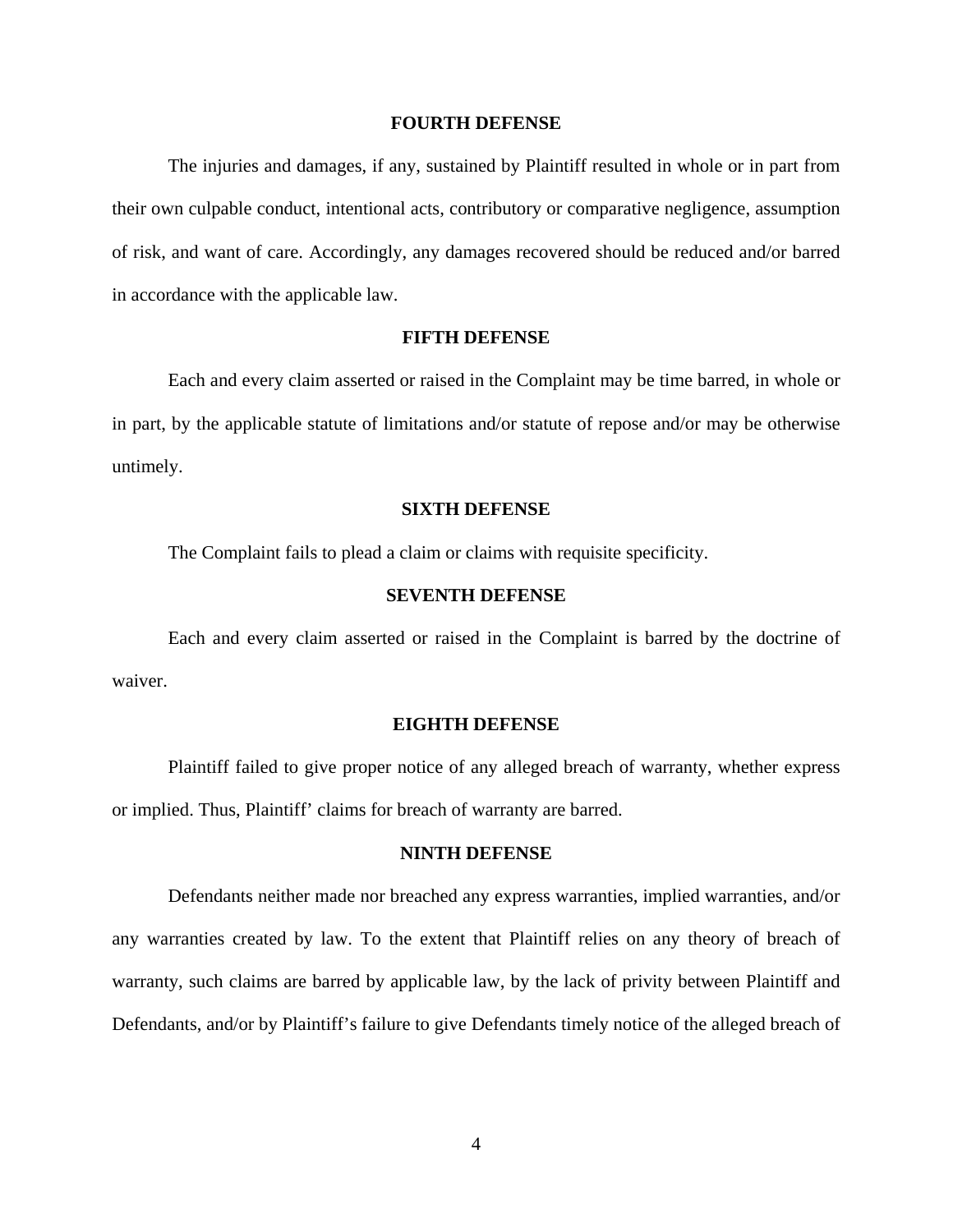warranty. Defendants further specifically plead as to any breach of warranty claim all affirmative defenses under the Uniform Commercial Code.

### **TENTH DEFENSE**

If Plaintiff sustained injuries or losses as alleged in the Complaint, upon information and belief, such injuries or losses were caused in whole or in part through the operation of nature or other independent, unforeseeable, superseding or intervening cause or causes.

### **ELEVENTH DEFENSE**

Tylenol® has been formulated, designed, tested, manufactured, processed, distributed, and labeled in accordance with the provisions of the Federal Food, Drug and Cosmetic Act, 21 U.S.C. § 301, *et seq.*, and regulations promulgated thereunder. Therefore, Plaintiff's claims predicated on state tort law are barred, in whole or in part, by the doctrine of federal preemption, the Supremacy Clause of the United States Constitution, Article IV, clause 2, and any applicable federal law or regulations.

#### **TWELFTH DEFENSE**

To the extent that Plaintiff asserts claims based on McNEIL's adherence to and compliance with applicable state laws, regulations, and rules, such claims are preempted by federal law including, but not limited to, the Final Rule, Requirements on Content and Format of Labeling for Human Prescription Drug and Biologic Products, Docket No. 2000N-1269 (January 24, 2006) and/or under the Final Rule, Organ-Specific Warnings; Internal Analgesic, Antipyretic, and Anti-rheumatic Drug Products for Over-the-Counter Human Use; Final Monograph, Federal Register Vol. 74, No. 81 (April 29, 2009), 21 CFR Part 201, Docket No. FDA-1977-N-0013.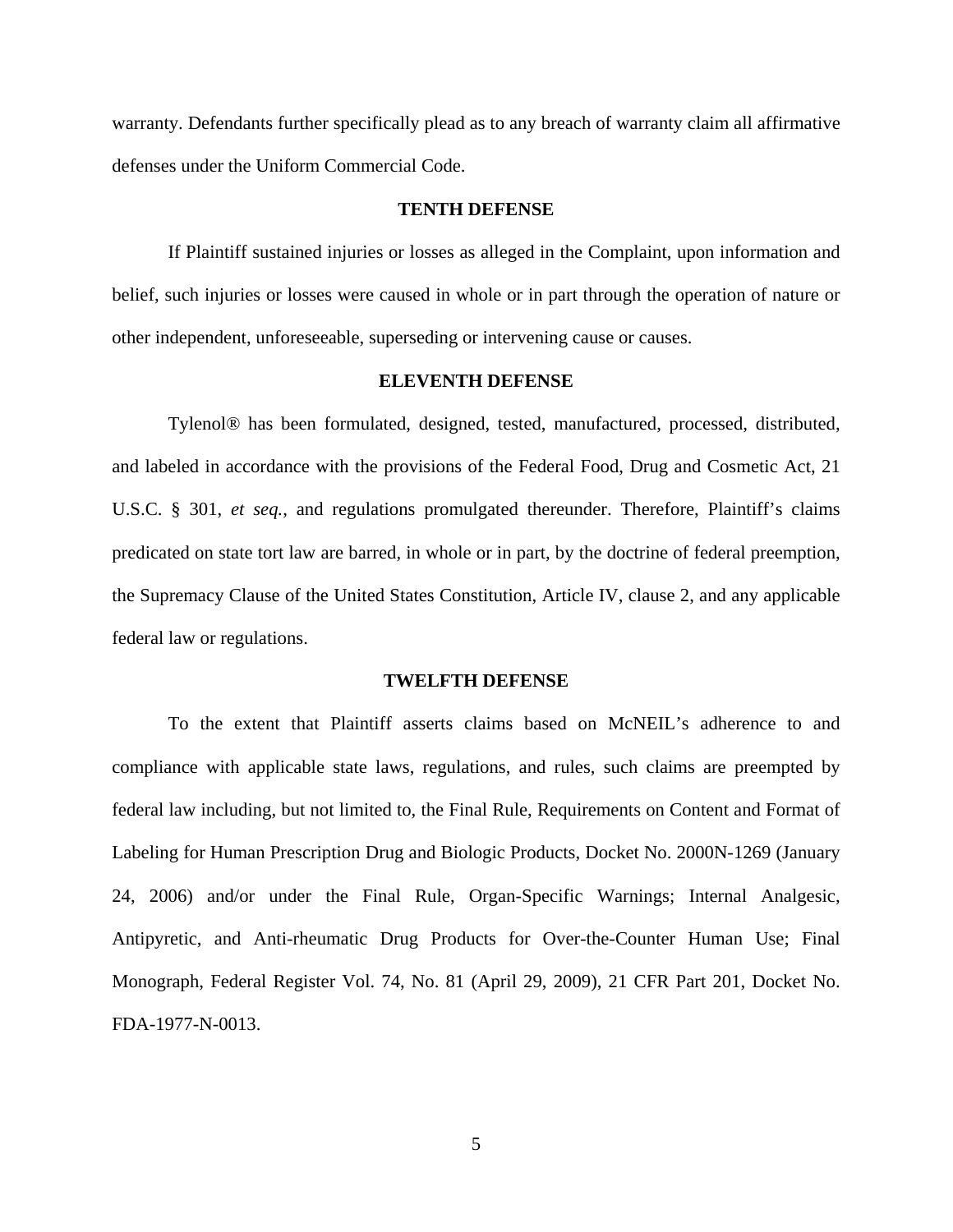## **THIRTEENTH DEFENSE**

Plaintiff's claims are barred and/or this Court should defer this matter, in whole or in part, pursuant to the doctrine of primary jurisdiction; the FDA is charged under the law with regulating drugs, including Tylenol®, and is specifically charged with determining the content of warnings and labeling for drugs.

## **FOURTEENTH DEFENSE**

To the extent that Plaintiff asserts claims based upon an alleged failure by Defendants to warn Plaintiff directly of alleged dangers associated with the use of Tylenol®, such claims are barred under the learned intermediary doctrine because McNEIL discharged its duties to warn in the warnings to prescribing physicians.

## **FIFTEENTH DEFENSE**

Plaintiff's claims are barred because the injuries allegedly sustained by Plaintiff were not proximately caused by any act or omission of McNEIL. The negligence of other persons or entities who are not parties to this suit was the sole proximate cause of, or a contributing cause to, the damages alleged in the Complaint. Defendants anticipate that more specific information regarding the identity and potential liability of these non-parties will be developed during discovery.

### **SITEENTH DEFENSE**

If Plaintiff has sustained injuries or losses as alleged in the Complaint, upon information and belief, such injuries and losses were caused by the acts and omissions (wrongful or otherwise), negligence, sole fault, misuse, abuse, modification, alteration, omission, or fault of one or more persons or entities over whom Defendants exercise no control and for whom Defendants are not legally responsible, including, without limitation, the Plaintiff, and for whom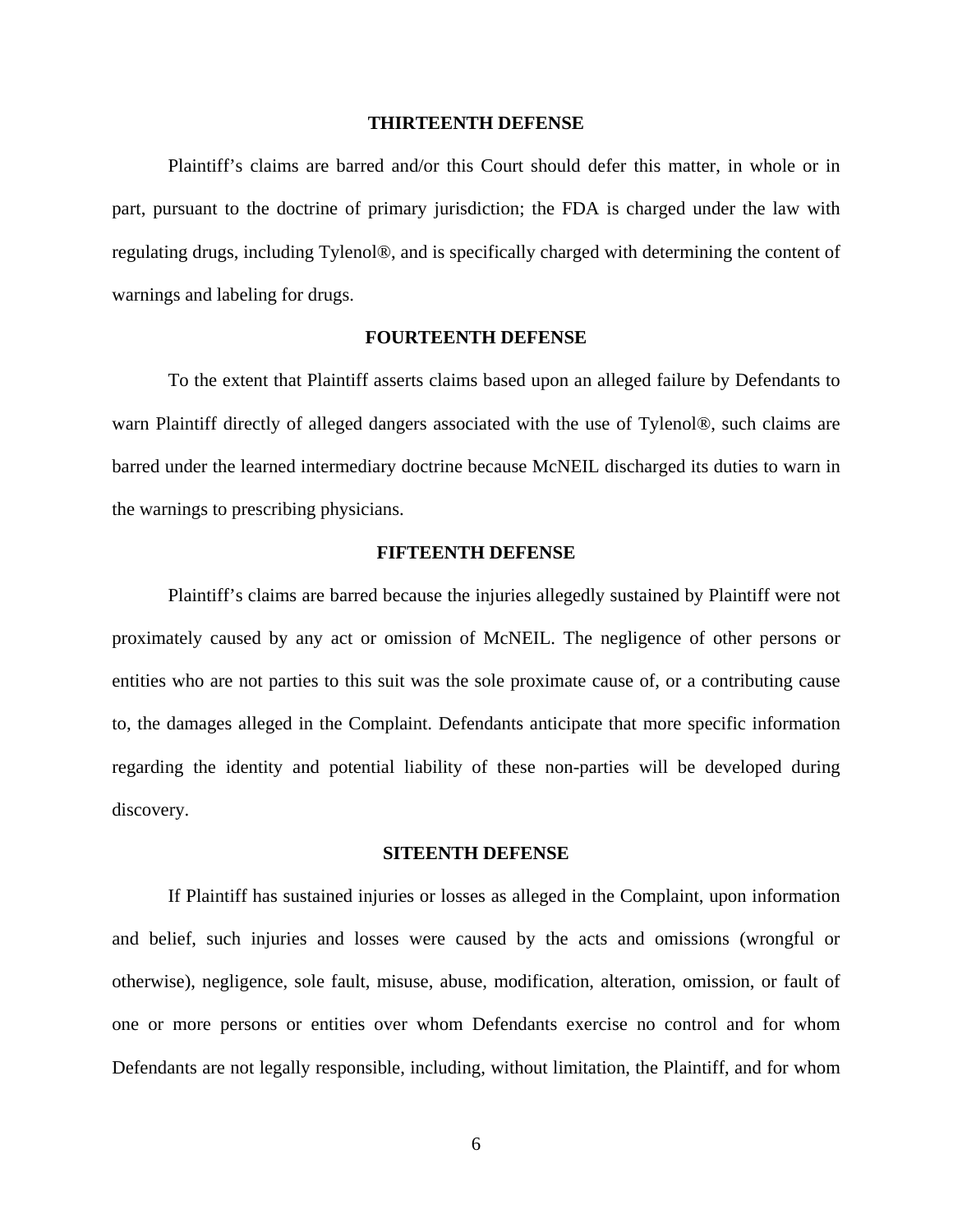Defendants may not be held accountable. Defendants anticipate that more specific information regarding the identity and potential liability of these non-parties will be developed during discovery.

## **SEVENTEENTH DEFENSE**

If Plaintiff was injured by any product manufactured, sold, and/or distributed by McNEIL, to the extent those injuries occurred because the product was used for a purpose other than that for which it was intended, in a manner other than that in which it was intended to be used, and/or in disregard of instructions and direction regarding its use, such misuse was not reasonably foreseeable to McNEIL and Plaintiff damages should be reduced in whole or in part.

### **EIGHTEENTH DEFENSE**

If Plaintiff has sustained injuries or losses as alleged in the Complaint, such injuries or losses resulted from conditions, illnesses, and/or reactions unrelated to the use of the subject product or products, including, but not limited to, a pre-existing and/or unrelated medical, genetic, and/or environmental conditions; diseases; illnesses; allergic, idiosyncratic, or idiopathic reactions; subsequent medical conditions; and/or natural courses of conditions. Defendants are not responsible for any injuries or losses resulting from such pre-existing and/or unrelated conditions, illnesses, and/or reactions, and Plaintiff damages should be reduced in whole or in part.

#### **NINETEENTH DEFENSE**

Plaintiff's claims are barred, in whole or in part, because the product at issue was made in accordance with the state of the art at the time it was manufactured.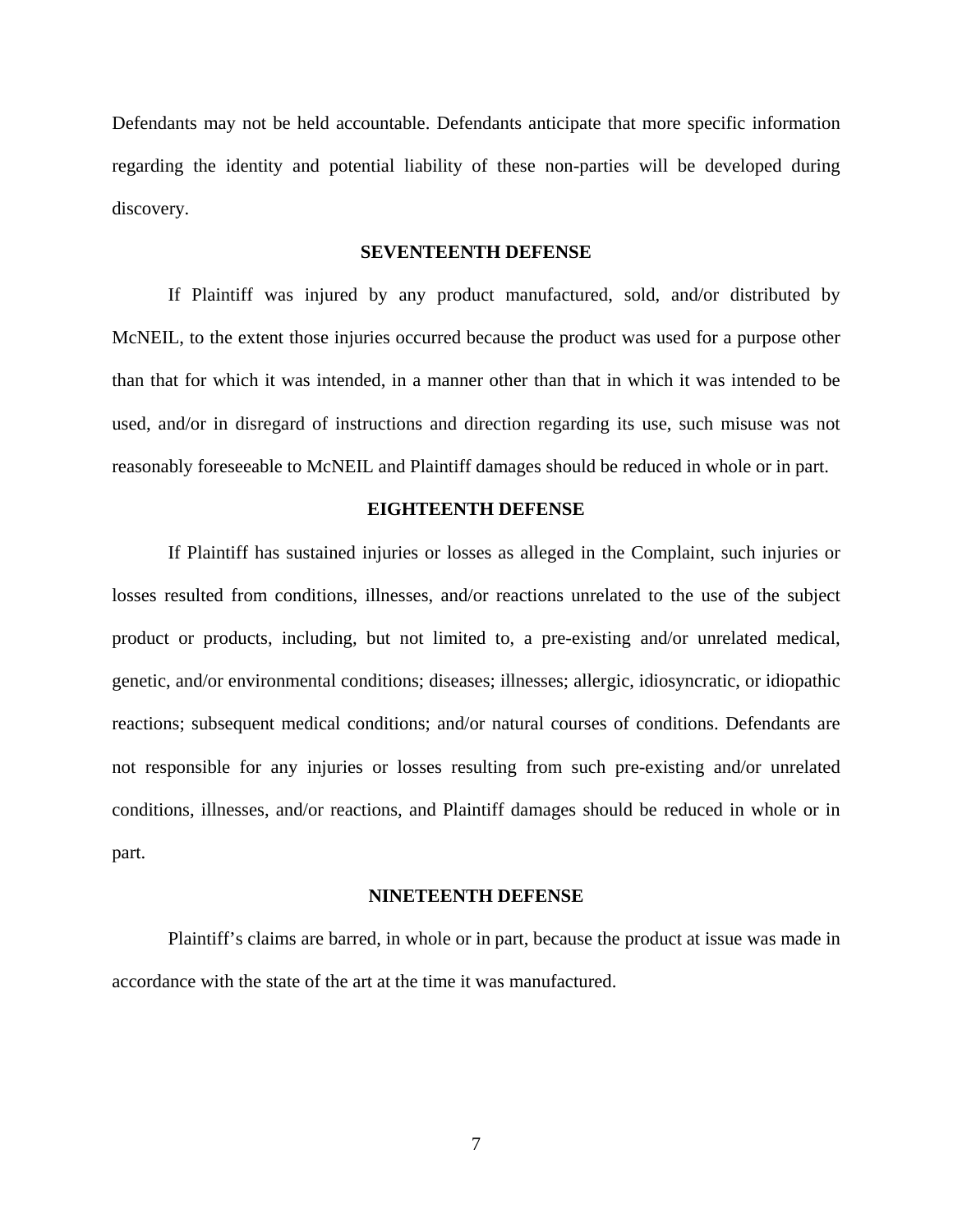## **TWENTIETH DEFENSE**

Plaintiff's claims are barred, in whole or in part, because the methods, standards, and techniques utilized by McNEIL in manufacturing, distributing, marketing, or labeling the subject product and in issuing warnings and instructions with respect to its use were proper and conformed to the generally recognized, reasonably available, and reliable state of knowledge at the time the drug was manufactured and distributed, barring Plaintiff's recovery. Further, Tylenol® was safe for its respective normal and foreseeable use at all times, not unreasonably dangerous or defective, and its benefits exceeded any associated risks.

## **TWENTY-FIRST DEFENSE**

Plaintiff's claims are barred in whole or in part under comment *k* to Section 402A of the Restatement (Second) of Torts.

## **TWENTY-SECOND DEFENSE**

Plaintiff's claims are barred in whole or in part because McNEIL provided legally adequate "directions or warnings" as to the use of Tylenol® and any other medicine or pharmaceutical preparation Plaintiff alleges to have taken within the meaning of comment *j* to Section 402A of the Restatement (Second) of Torts.

### **TWENTY-THIRD DEFENSE**

Plaintiff's claims are barred under Sections 2, 4, 6(c), 6(d) and comment *f* to Section 6, of the Restatement (Third) of Torts: Products Liability.

#### **TWENTY-FOURTH DEFENSE**

With respect to each and every cause of action, Plaintiff cannot state claims founded in strict liability because, among other things, comments *j* and *k* to Section 402A of the Restatement (Second) of Torts limit Plaintiff's claims, if any, to a negligence cause of action.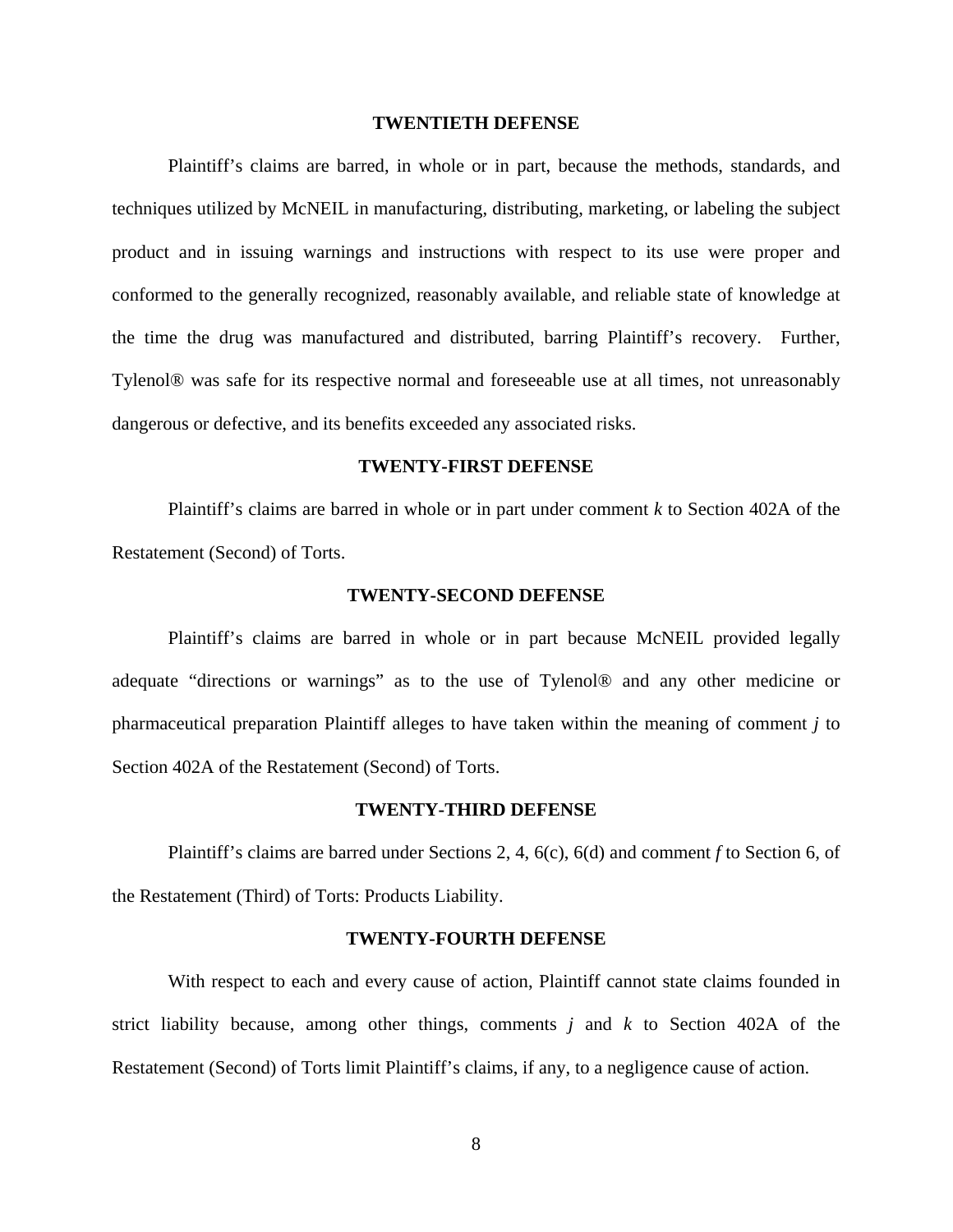## **TWENTY-FIFTH DEFENSE**

There is no practical or technically feasible alternative design that would have reduced the alleged risk without substantially impairing the reasonably anticipated and intended respective functions of Tylenol®.

# **TWENTY-SIXTH DEFENSE**

Plaintiff's claims are barred, in whole or in part, by Plaintiff's failure to prevent or mitigate damages.

## **TWENTY-SEVENTH DEFENSE**

Plaintiff's claims are barred in whole or in part because McNEIL's conduct conforms with medical knowledge.

## **TWENTY-EIGHTH DEFENSE**

With respect to each and every cause of action, Plaintiff is not entitled to recover because if the product involved was unsafe, which Defendants deny, then the product was unavoidably unsafe as defined in the Restatement of Torts. The apparent benefits of the product exceeded any apparent risk given the scientific knowledge available when the product was marketed.

#### **TWENTY-NINTH DEFENSE**

McNEIL's advertisements and labeling with respect to the product which is the subject of this action were not false or misleading and, therefore, constitute protected commercial speech under the applicable provisions of the United States Constitution and this State.

#### **THIRTIETH DEFENSE**

The public interest in the benefit and availability of the product which is the subject matter of this action precludes liability, if any, resulting from any activities undertaken by Defendants, which were unavoidable given the state of human knowledge at the time those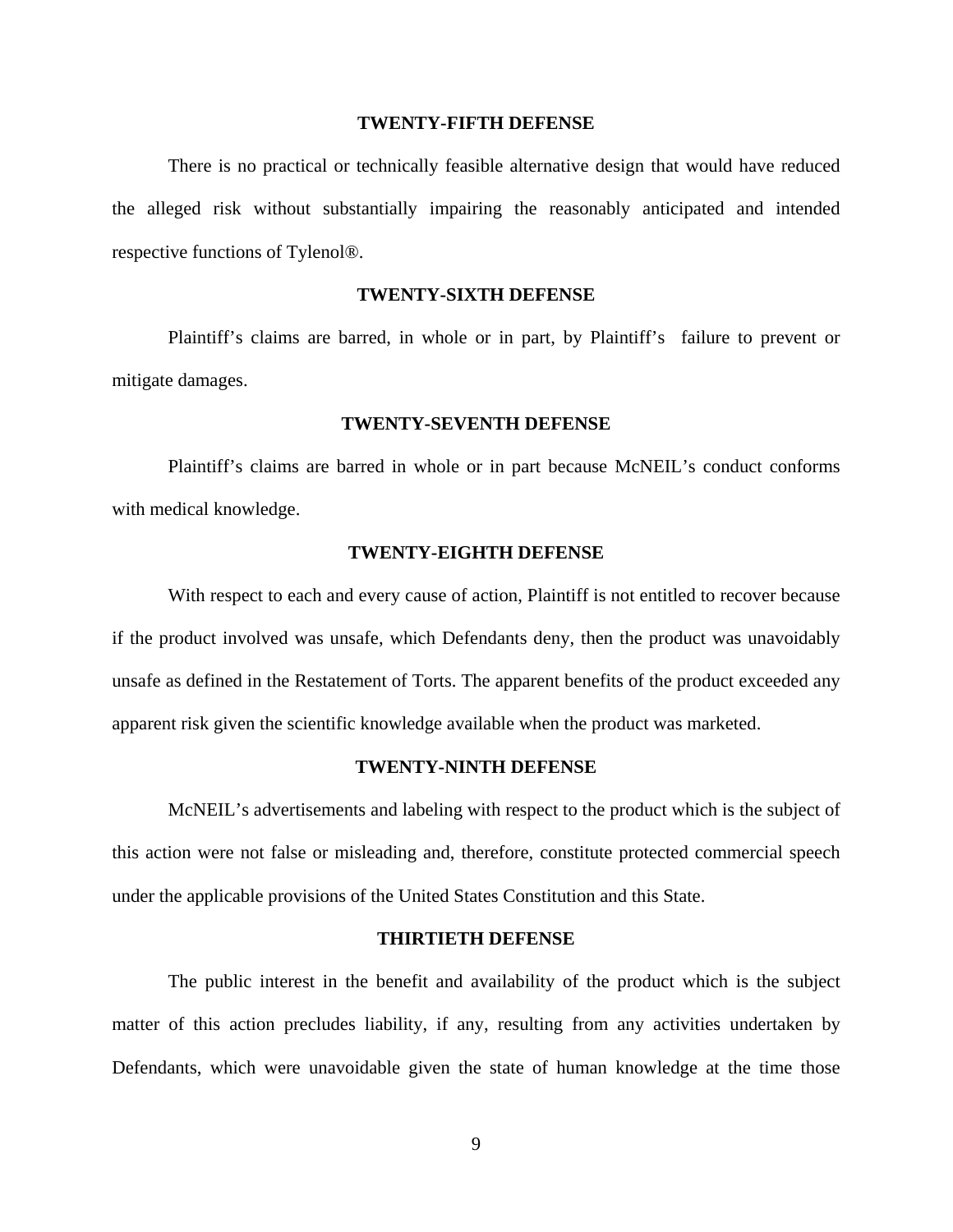activities were undertaken. With respect to Plaintiff's claims, if it is determined there exists a risk inherent in the subject product, then such risk, if any, is outweighed by the benefit of the product.

## **THIRTY-FIRST DEFENSE**

At all times relevant herein, any product which is the subject of this action manufactured and distributed by McNEIL in any state in the United States was manufactured and distributed in a reasonable and prudent manner based upon available medical and scientific knowledge and further was manufactured and distributed in accordance with and pursuant to all applicable regulations of the FDA.

## **THIRTY-SECOND DEFENSE**

With respect to each and every purported cause of action, the acts of Defendants were at all times done in good faith and without malice.

## **THIRTY-THIRD DEFENSE**

To the extent there were any risks associated with the use of the product which is the subject of this action which Defendants knew or should have known and which gave rise to a duty to warn, McNEIL at all times discharged such duty through appropriate and adequate warnings in accordance with federal and governing state law.

### **THIRTY-FOURTH DEFENSE**

Plaintiff has not sustained an ascertainable loss of property or money for which Defendants are liable.

#### **THIRTY-FIFTH DEFENSE**

Plaintiff has not suffered any actual injury or damages for which Defendants are liable.

10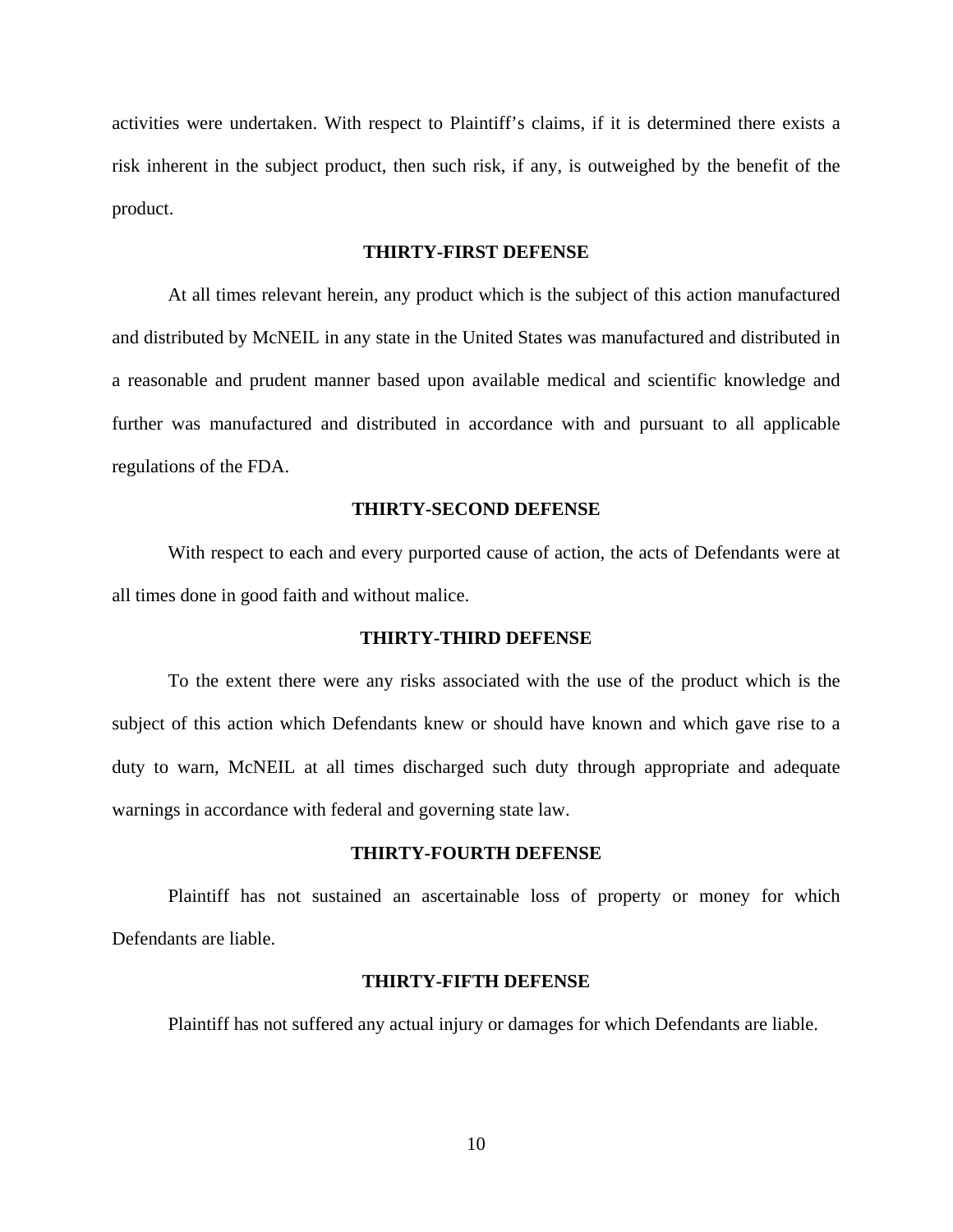## **THIRTY-SIXTH DEFENSE**

Defendants are entitled to a set-off or reduction in any damages which may be awarded to the Plaintiff for any amounts received from collateral sources.

## **THIRTY-SEVENTH DEFENSE**

To the extent Plaintiff's claims are based on alleged misrepresentations or omissions made to the FDA, and/or to the extent Plaintiff seeks to privately enforce any provision of the FDCA, such claims are barred pursuant to *Buckman Co. v. Plaintiffs' Legal Committee*, 531 U.S. 341 (2001) and 21 U.S.C. § 337.

## **THIRTY-EIGHTH DEFENSE**

There is no causal relationship between Defendants or their activities described in the Complaint and any injuries or damages allegedly sustained by Plaintiff.

## **THIRTY-NINTH DEFENSE**

To the extent Plaintiff has settled or will in the future settle with any person or entity with respect to the injuries asserted in the Complaint, Defendants' liability, if any, should be precluded or reduced accordingly.

## **FORTIETH DEFENSE**

Defendants are not liable for negligence and violated no duty that may have been owed to Plaintiff.

#### **FORTY-FIRST DEFENSE**

The extent of any risk associated with the use of Tylenol®, the existence of which is not admitted, was, at the time of the distribution of said product by McNEIL, unknown and could not have been known by the use of ordinary care by McNEIL.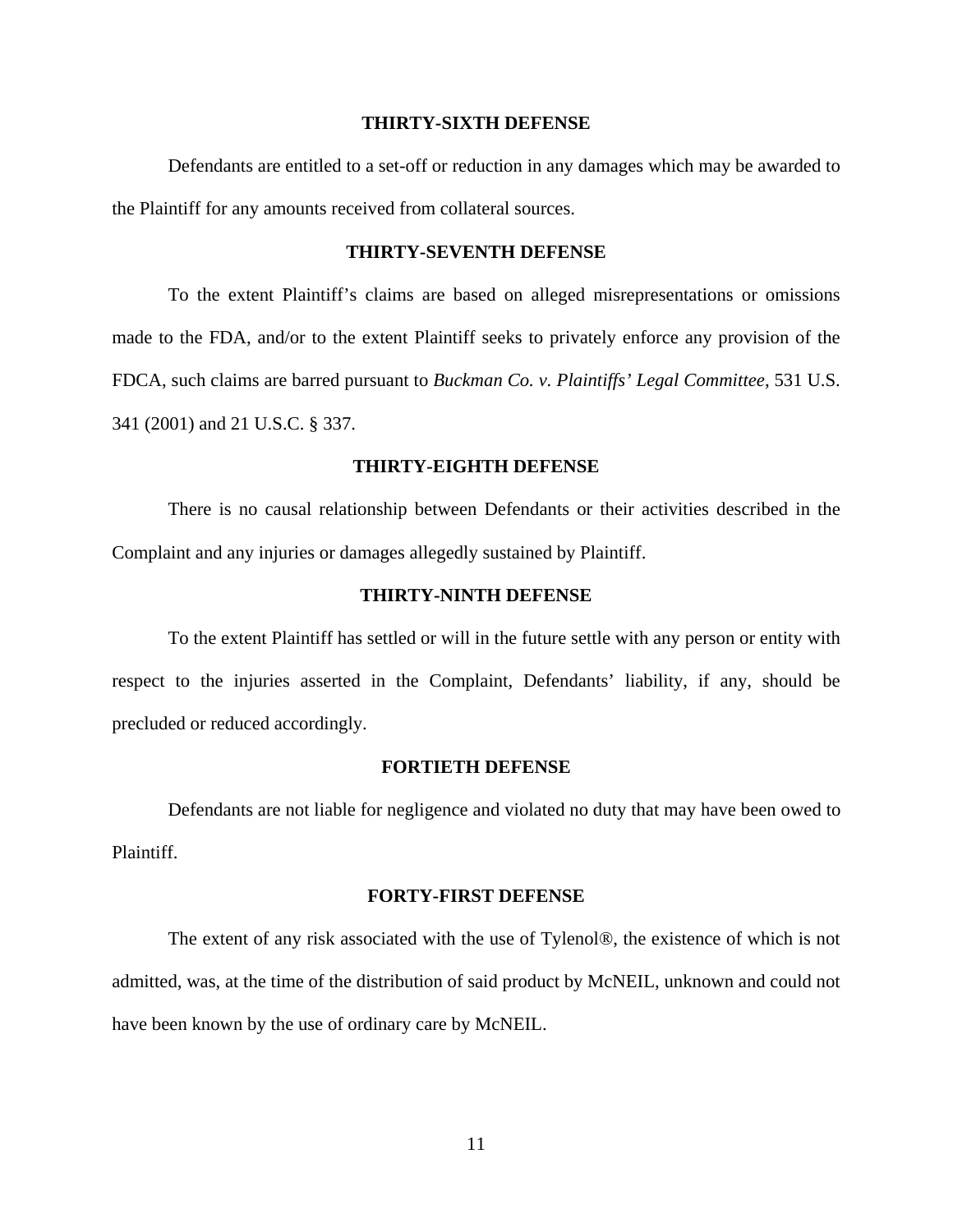## **FORTY-SECOND DEFENSE**

Plaintiff's damages, if any, are barred or reduced by the doctrine of avoidable consequences.

## **FORTY-THIRD DEFENSE**

Defendants deny any liability, but if either J&J or McNEIL is ultimately found liable to Plaintiff, then it shall only be liable for its equitable share of Plaintiff's recovery since any liability which would be found against Defendants will be insufficient to impose joint liability.

# **FORTY-FOURTH DEFENSE**

This case may be subject to dismissal or stay on the grounds of *forum non conveniens*.

## **FORTY-FIFTH DEFENSE**

The claims of the Plaintiff may be barred, in whole or in part, from recovery because Plaintiff has made statements or taken actions that preclude Plaintiff from asserting claims or constitute waiver of Plaintiff's claims.

### **FORTY-SIXTH DEFENSE**

Plaintiff' claims are barred because McNEIL complied with all applicable state and federal statutes regarding the product in question, including the requirements and regulations promulgated by the U.S. Food and Drug Administration and contained in Chapter 21 of the Code of Federal Regulations as well as the industry standards based upon the state of knowledge existing at the relevant time alleged by the Complaint. Tylenol® was reasonably fit, suitable, and safe for its respective intended uses, thereby barring Plaintiff's recovery. In the event that Plaintiff's claims are not barred, Defendants are entitled to a presumption that the product in question is free from any defect or defective condition as the plans or design for the product or the methods and techniques of manufacturing, inspecting, and testing the product were in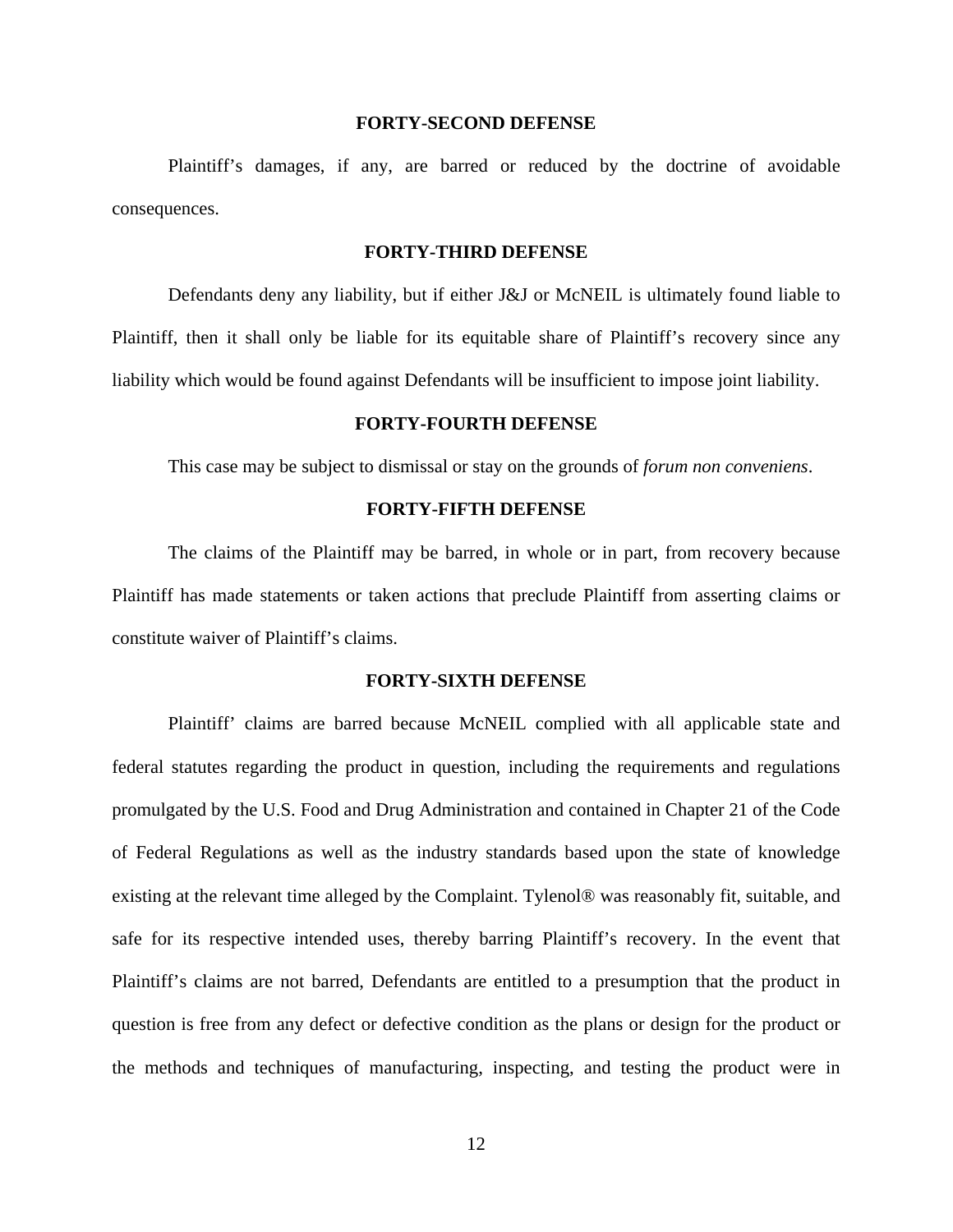conformity with government standards established for the drug industry that were in existence at the time the plans or designs for the product or the methods and techniques of manufacturing, inspecting, and testing the product were adopted.

## **FORTY-SEVENTH DEFENSE**

Defendants are entitled to protection under the *Noerr-Pennington* doctrine, which provides that parties who exercise their First Amendment right to communicate and/or petition the government are immune from liability premised on any such efforts.

## **FORTY-EIGHTH DEFENSE**

Plaintiff received all or substantially all of the benefit from the subject product that Plaintiff hoped and intended to receive, and, to that extent, any damages and/or restitution that Plaintiff might be entitled to recover from Defendants must be correspondingly barred or reduced.

## **FORTY-NINTH DEFENSE**

To the extent Plaintiff's claims are based on a theory providing for liability without proof of causation, the claims violate Defendants' rights under the United States Constitution and any applicable State Constitution.

### **FIFTIETH DEFENSE**

Plaintiff's claims may be barred, in whole or in part, from recovery due to spoliation of evidence.

#### **FIFTY-FIRST DEFENSE**

No act or omission of Defendants was oppressive, fraudulent, or malicious and, therefore, any award of punitive damages is barred. Plaintiff's claim for punitive damages is subject to the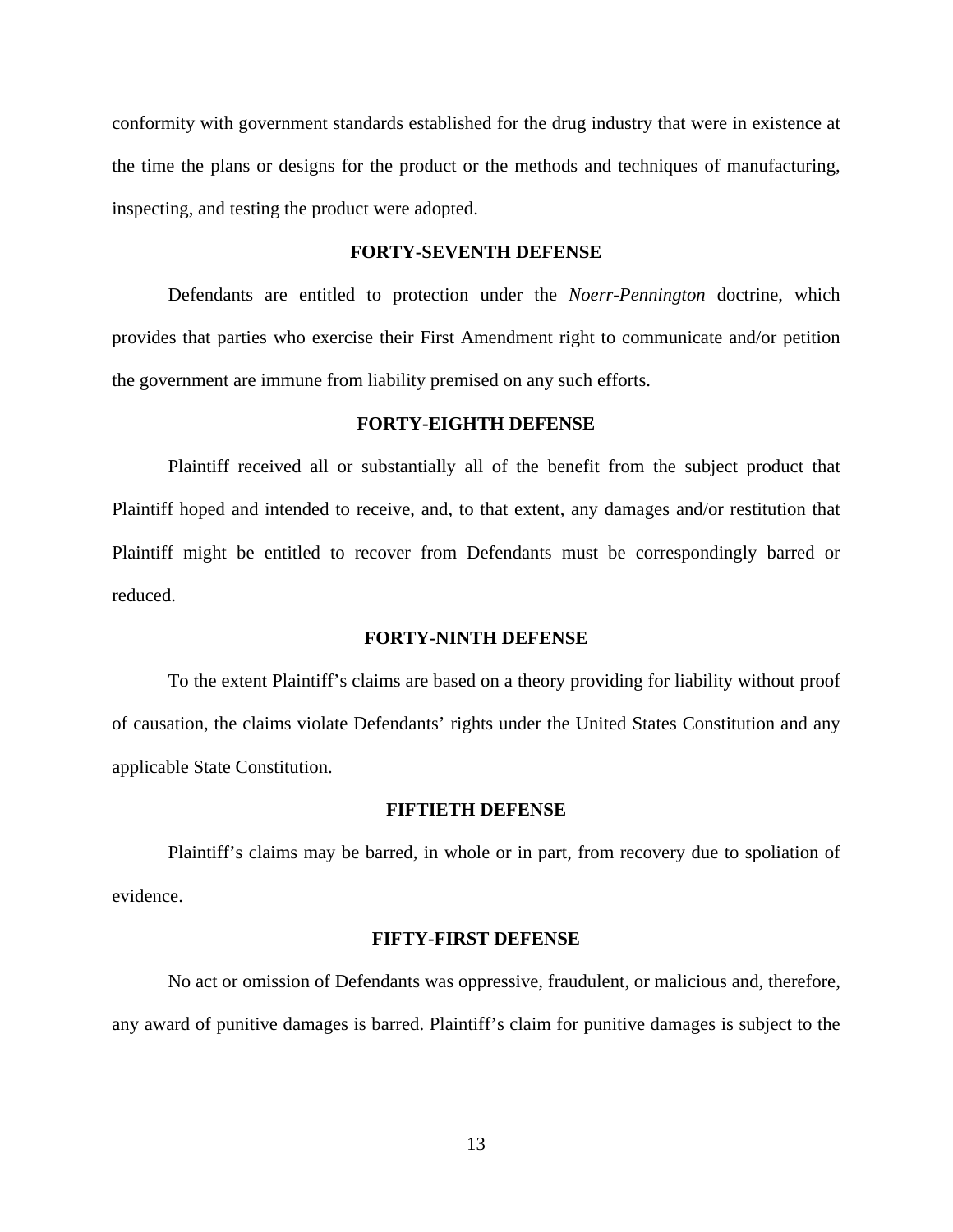limitations and requirements of the law of this State and/or any other state whose law is deemed to apply in this case.

# **FIFTY-SECOND DEFENSE**

The imposition of punitive or exemplary damages would violate Defendants' constitutional rights, including but not limited: (1) the due process clauses in the Fifth and Fourteenth Amendments to the Constitution of the United States, and the equivalent or correlative applicable provisions in the Constitutions, common law, public policy, applicable statutes and court rules of the applicable states to these amendments, (2) the excessive fines clause in the Eighth Amendment to the Constitution of the United States, and (3) the double jeopardy clause in the Fifth Amendment to the Constitution of the United States. Punitive damages may not be recovered to the extent such damages are (1) imposed by a jury that is (a) not provided standards of sufficient clarity for determining the appropriateness, and the appropriate size, of such a punitive damages award, (b) not adequately and clearly instructed on the limits on punitive damages imposed by the principles of deterrence and punishment, (c) not expressly prohibited from awarding punitive damages, or determining the amount of an award thereof, in whole or in part, on the basis of invidious discriminatory characteristics, including the corporate status, wealth, or state of residence of defendant, or (d) is permitted to award punitive damages under a standard for determining liability for such damages which is vague and arbitrary and does not define with sufficient clarity the conduct or mental state which makes punitive damages permissible. Punitive damages may also not be recovered to the extent such damages are (2) not subject to independent de novo review by the trial and appellate courts for reasonableness and the furtherance of legitimate purposes on the basis of objective legal standards and in conformity with the United States Constitution as amended or any applicable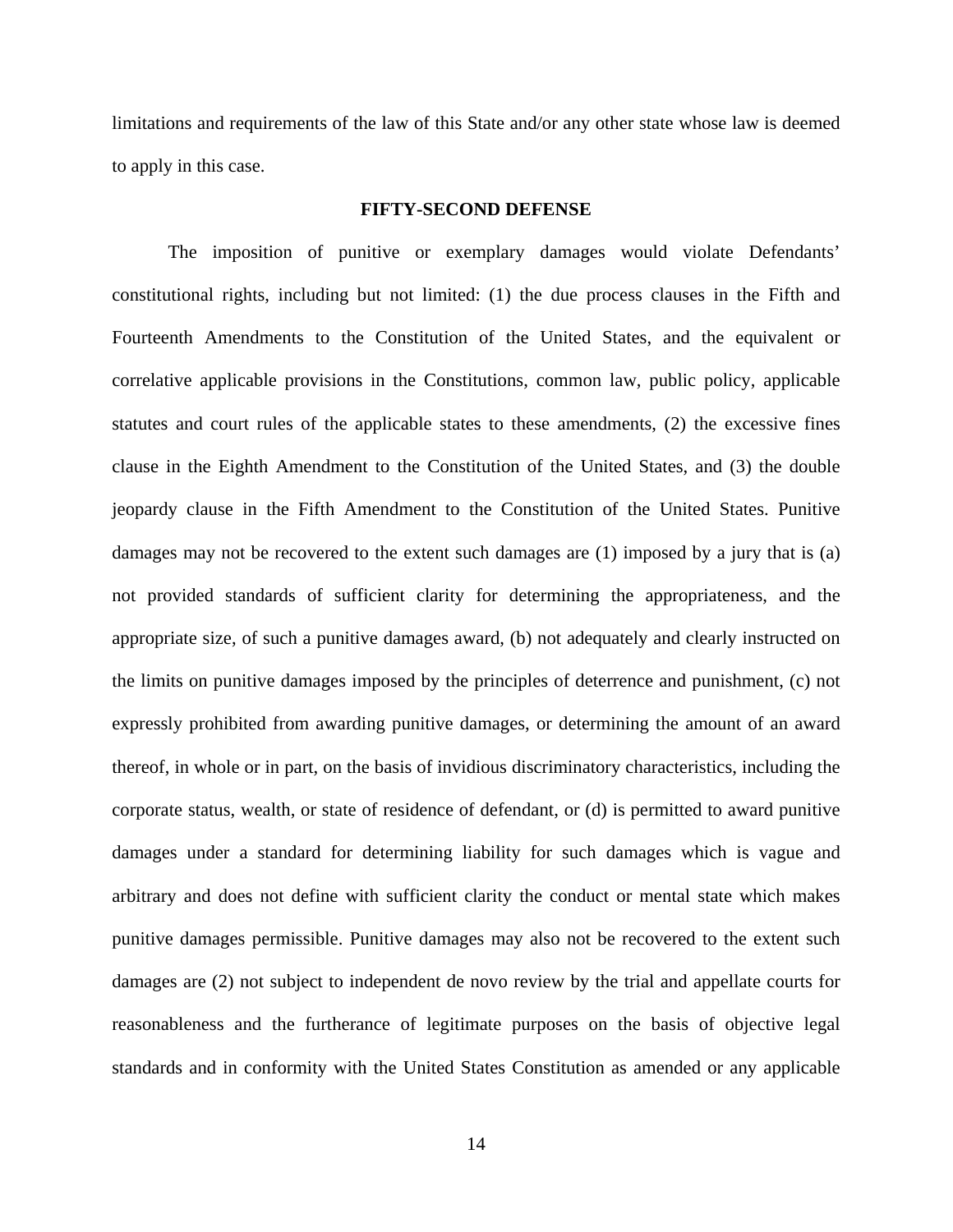State constitution, (3) imposed where state law is impermissibly vague, imprecise, or inconsistent, (4) subject to no predetermined limit, such as a maximum multiple of compensatory damages or a maximum amount, or (5) imposed on the basis of anything other than Defendants' conduct within the State where Plaintiff resides, or in any other way subjecting Defendants to impermissible multiple punishment for the same alleged wrong.

## **FIFTY-THIRD DEFENSE**

An award of treble damages violates the Due Process Clauses of the Fifth and Fourteenth Amendments to the United States Constitution.

## **FIFTY-FOURTH DEFENSE**

Defendants incorporate by reference all standards of limitations regarding the determination and enforceability of punitive damage awards as applied to the state and federal courts under the Due Process Clause of the Fourteenth Amendment to the United States Constitution, including but not limited to standards set forth in *BMW of North America, Inc. v. Gore*, 517 U.S. 559 (1996); *Cooper Industries, Inc. v. Leatherman Tool Group, Inc.*, 532 U.S. 424 (2001); *State Farm Mut. Auto Ins. Co. v. Campbell*, 538 U.S. 408 (2003); *Philip Morris USA v. Williams*, 549 U.S. 346 (2007), and their progeny.

### **FIFTY-FIFTH DEFENSE**

Defendants assert the provisions of all applicable statutory caps on damages of any sort, including compensatory, punitive, non-economic or exemplary damages, under applicable regulations and/or laws.

#### **FIFTY-SEVENTH DEFENSE**

To the extent Plaintiff alleges that death occurred, any damages for a wrongful death claim may only be based on the destruction to the decedent's power to labor and earn money.